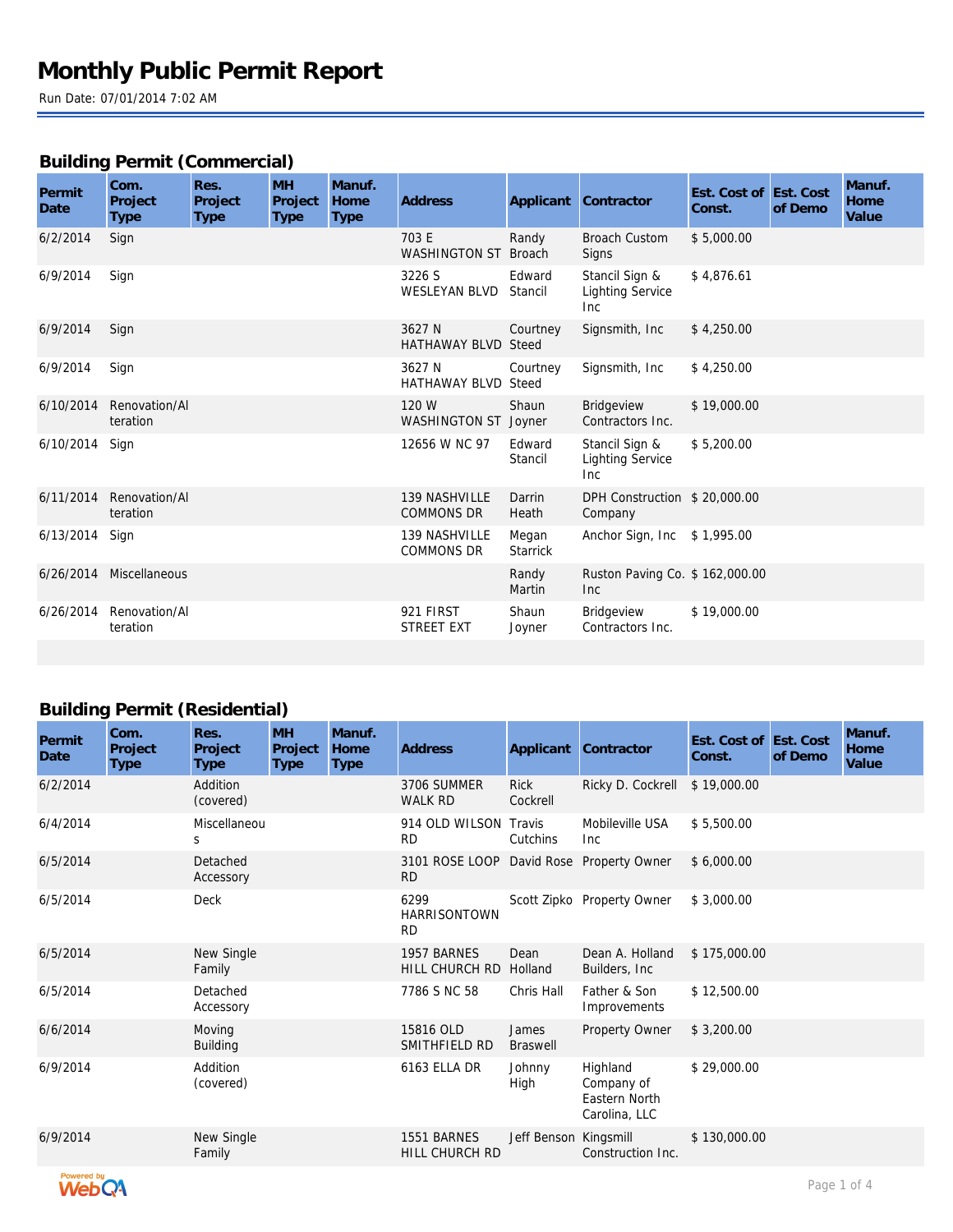## **Building Permit (Residential)**

| Permit<br>Date | Com.<br>Project<br><b>Type</b> | Res.<br>Project<br><b>Type</b> | <b>MH</b><br>Project<br>Type | Manuf.<br>Home<br>Type | <b>Address</b>                           | Applicant                  | Contractor                                           | Est. Cost of Est. Cost<br>Const. | of Demo | Manuf.<br>Home<br>Value |
|----------------|--------------------------------|--------------------------------|------------------------------|------------------------|------------------------------------------|----------------------------|------------------------------------------------------|----------------------------------|---------|-------------------------|
| 6/9/2014       |                                | Renovation/<br>Alteration      |                              |                        | 7360 RED FOX RD Edward                   | Cozart                     | Cozart Company,<br>Inc                               | \$15,000.00                      |         |                         |
| 6/9/2014       |                                | Deck                           |                              |                        | 7569 JOSEPH RD                           | Jerry<br>Denton            | D & S Home<br>Improvements Inc                       | \$2,400.00                       |         |                         |
| 6/9/2014       |                                | Deck                           |                              |                        | 7851 MORRIS ST                           | Jerry<br>Denton            | D & S Home<br>Improvements Inc                       | \$1,900.00                       |         |                         |
| 6/9/2014       |                                | Miscellaneou<br>S              |                              |                        | 3468<br>VALLEVERDE RD                    | Kelsi<br>Uptegraft         | THD At-Home<br>Services, Inc.                        | \$4,522.00                       |         |                         |
| 6/9/2014       |                                | Miscellaneou<br>S              |                              |                        | 13053 EAGLE<br>RIDGE DR                  | Paz                        | Domingo H. Property Owner                            | \$4,500.00                       |         |                         |
| 6/10/2014      |                                | Renovation/<br>Alteration      |                              |                        | 106 GOLFERS LN                           | Thomas<br>Murphy           | Property Owner                                       | \$4,000.00                       |         |                         |
| 6/10/2014      |                                | Swimming<br>Pool               |                              |                        | 5841 US 64A                              | Jean Kibbe Swimworld       |                                                      | \$16,400.00                      |         |                         |
| 6/13/2014      |                                | Miscellaneou<br>S              |                              |                        | 8160 S OLD<br><b>CARRIAGE RD</b>         | Denise<br>Sykes            | Ram Jack, LLC                                        | \$3,675.00                       |         |                         |
| 6/13/2014      |                                | Detached<br>Accessory          |                              |                        | 1071 LINDSAY RD Chris Fly                |                            | Property Owner                                       | \$4,300.00                       |         |                         |
| 6/13/2014      |                                | Miscellaneou<br>S              |                              |                        | 6975 PEELE RD                            | David<br>Howell            | Property Owner                                       | \$15,000.00                      |         |                         |
| 6/13/2014      |                                | Detached<br>Accessory          |                              |                        | 4664 RIVER FARM Rick<br><b>RD</b>        | Cockrell                   | Ricky D. Cockrell                                    | \$25,000.00                      |         |                         |
| 6/16/2014      |                                | Detached<br>Accessory          |                              |                        | 4746 ASHLEY DR James Batts Complete Home |                            | Maintenance                                          | \$7,732.43                       |         |                         |
| 6/17/2014      |                                | New Single<br>Family           |                              |                        | 2804 ST JOHN ST John                     | Lindsay                    | Awe-Home Repair \$ 6,000.00<br>& Construction        |                                  |         |                         |
| 6/17/2014      |                                | Repair                         |                              |                        | 2804 ST JOHN ST John                     | Lindsay                    | Awe-Home Repair \$ 6,000.00<br>& Construction        |                                  |         |                         |
| 6/18/2014      |                                | Detached<br>Accessory          |                              |                        | 8076 BOY SCOUT Lee West<br><b>RD</b>     |                            | Homes By<br>Vanderbuilt                              | \$18,000.00                      |         |                         |
| 6/19/2014      |                                | Renovation/<br>Alteration      |                              |                        | 11495 RED BUD<br><b>RD</b>               | Charlie<br><b>Barnette</b> | Magic Hands<br>Home Repairs<br><b>Svcs</b>           | \$4,200.00                       |         |                         |
| 6/19/2014      |                                | New Single<br>Family           |                              |                        | 5158 BAYWOOD<br><b>CT</b>                | John                       | Four Seasons<br>Newcombe Contractors, LLC            | \$230,000.00                     |         |                         |
| 6/19/2014      |                                | Detached<br>Accessory          |                              |                        | 409 TAYLOR DR                            | Juliet<br>Joyner           | Property Owner                                       | \$4,348.94                       |         |                         |
| 6/19/2014      |                                | Renovation/<br>Alteration      |                              |                        | 5839 DEANS ST                            | Brandon<br>Murphy          | Property Owner                                       | \$40,000.00                      |         |                         |
| 6/19/2014      |                                | New Single<br>Family           |                              |                        | 7361 RED FOX RD Edward                   | Cozart                     | Cozart Company,<br><b>Inc</b>                        | \$125,000.00                     |         |                         |
| 6/19/2014      |                                | New Single<br>Family           |                              |                        | 3067 LONESOME<br>PINE RD                 | Ben<br><b>Bradock</b>      | Rock Creek Home \$ 250,000.00<br><b>Builders LLC</b> |                                  |         |                         |
| 6/20/2014      |                                | Deck                           |                              |                        | 8065 JONES ST                            | Shameca<br><b>Ricks</b>    |                                                      | \$692.66                         |         |                         |
| 6/20/2014      |                                | Detached<br>Accessory          |                              |                        | 3212 N HALIFAX<br><b>RD</b>              | Steven<br>Adcox            | Property Owner                                       | \$15,000.00                      |         |                         |
| 6/20/2014      |                                | Addition<br>(covered)          |                              |                        | 2123 N OLD<br>CARRIAGE RD                | Lee Gay                    | Lee Gay Builder,<br><b>Inc</b>                       | \$260,000.00                     |         |                         |

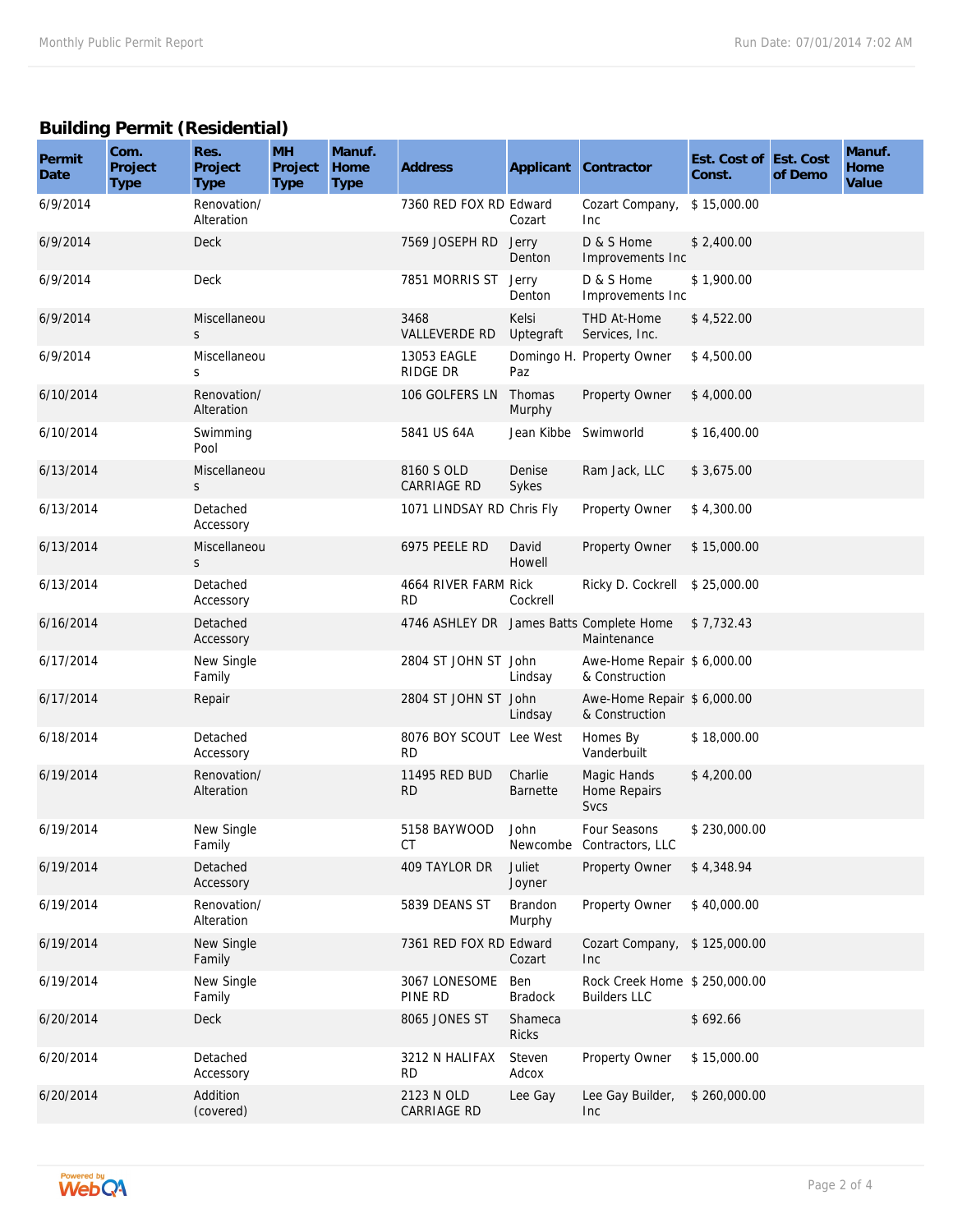#### **Building Permit (Residential)**

| Com.<br>Project<br><b>Type</b> | Res.<br>Project<br>Type      | <b>MH</b><br>Project<br><b>Type</b> | Manuf.<br>Home<br><b>Type</b> | <b>Address</b>                   | Applicant                | Contractor                       | Const.           | of Demo                      | Manuf.<br>Home<br>Value |
|--------------------------------|------------------------------|-------------------------------------|-------------------------------|----------------------------------|--------------------------|----------------------------------|------------------|------------------------------|-------------------------|
|                                | Renovation/<br>Alteration    |                                     |                               | 184<br>COTTONWOOD<br><b>RD</b>   | Stacy<br>Bracey          | Property Owner                   | \$20,000.00      |                              |                         |
|                                | <b>Deck</b>                  |                                     |                               | 11388 BISSETTE<br><b>RD</b>      | Matthew<br>Johnson       | Property Owner                   | \$8,000.00       |                              |                         |
|                                | Miscellaneou<br>S            |                                     |                               | 871 CORI CT                      | Tim<br>Richardson        | Clayton Homes                    | \$3,100.00       |                              |                         |
|                                | Miscellaneou<br><sub>S</sub> |                                     |                               | 7469 S NC 58                     | John<br><b>Berlinski</b> | Property Owner                   | \$1,600.00       |                              |                         |
|                                | Miscellaneou<br>S            |                                     |                               | 2920 OLD MILL<br><b>RD</b>       | Alice<br>Jernigan        | Property Owner                   | \$500.00         |                              |                         |
|                                | New Single<br>Family         |                                     |                               | 8249 HAW<br><b>BRANCH RD</b>     | <b>Ted Daniel</b>        | Ted S. Daniel                    | \$80,000.00      |                              |                         |
|                                | Miscellaneou<br>S            |                                     |                               | 10304 N US 301                   | Dennis<br>Payton         | Occupant                         | \$600.00         |                              |                         |
|                                | New Single<br>Family         |                                     |                               |                                  | Carlton                  | Construction by<br>Others, LLC   | \$282,066.00     |                              |                         |
|                                | Detached<br>Accessory        |                                     |                               | 928 THOMPSON<br><b>CHAPEL RD</b> | Benjamin<br>Rodgers      | Occupant                         | \$3,500.00       |                              |                         |
|                                | New Single<br>Family         |                                     |                               | 2702 BASS RD                     | David<br><b>Burris</b>   | Rocky Mount, LLC                 |                  |                              |                         |
|                                | Addition<br>(covered)        |                                     |                               | 4519 WOLLETT<br>MILL RD          | Todd<br>Mallory          | Property Owner                   | \$35,000.00      |                              |                         |
|                                | New Single<br>Family         |                                     |                               | 5613 TOMMY RD                    | John<br>Newcombe         | Four Seasons<br>Contractors, LLC | \$300,000.00     |                              |                         |
|                                | Detached<br>Accessory        |                                     |                               | 5613 TOMMY RD                    | John<br>Newcombe         | Four Seasons                     | \$35,000.00      |                              |                         |
|                                | Deck                         |                                     |                               | 720 BRIARWOOD<br><b>CT</b>       | Don<br>Pittman           | Property Owner                   | \$2,500.00       |                              |                         |
|                                | Miscellaneou<br>S            |                                     |                               | 980 RED OAK RD                   | Carol<br>Gomez           | Property Owner                   | \$5,865.00       |                              |                         |
|                                | Addition<br>(covered)        |                                     |                               | <b>1682 REGES</b><br>STORE RD    | <b>Keith Price</b>       | Keith Price<br>Construction      | \$17,000.00      |                              |                         |
|                                | Renovation/<br>Alteration    |                                     |                               | 3944 GREEN<br><b>PASTURES E</b>  | Darla<br><b>Bowles</b>   | Property Owner                   | \$5,000.00       |                              |                         |
|                                |                              |                                     |                               |                                  |                          | 4300 DEBNAM RD Wade              | Contractors, LLC | Colony Homes of \$156,000.00 | Est. Cost of Est. Cost  |

#### **Demolition**

| Permit<br><b>Date</b> | Com.<br>Project<br>Type | Res.<br>Project<br><b>Type</b> | <b>MH</b><br>Project<br><b>Type</b> | Manuf.<br><b>Home</b><br><b>Type</b> | <b>Address</b>            | Applicant       | <b>Contractor</b>          | Est. Cost of Est. Cost<br>Const. | of Demo    | Manuf.<br>Home<br>Value |
|-----------------------|-------------------------|--------------------------------|-------------------------------------|--------------------------------------|---------------------------|-----------------|----------------------------|----------------------------------|------------|-------------------------|
| 6/12/2014             |                         |                                |                                     |                                      | 5662 RED OAK<br><b>RD</b> | Rusty<br>Farmer | Rusty's Backhoe<br>Service |                                  | \$6,000.00 |                         |
| 6/12/2014             |                         |                                |                                     |                                      | 5630 RED OAK<br><b>RD</b> | Rusty<br>Farmer | Rusty's Backhoe<br>Service |                                  | \$6,000.00 |                         |

## **Manufactured Home Permit**